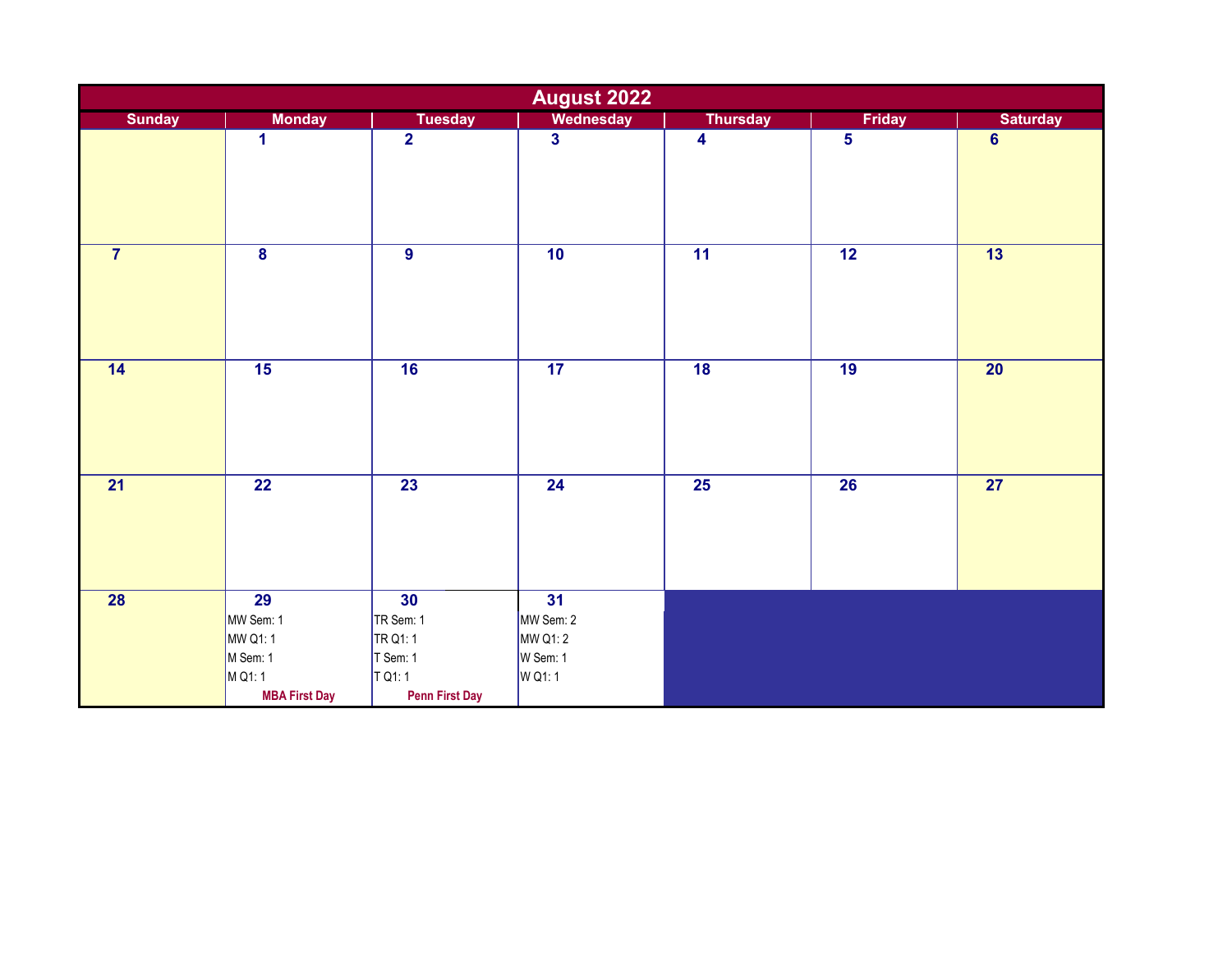|                 | <b>September 2022</b> |                        |                  |                         |                |                 |  |  |
|-----------------|-----------------------|------------------------|------------------|-------------------------|----------------|-----------------|--|--|
| <b>Sunday</b>   | <b>Monday</b>         | <b>Tuesday</b>         | <b>Wednesday</b> | <b>Thursday</b>         | <b>Friday</b>  | <b>Saturday</b> |  |  |
|                 |                       |                        |                  | 1                       | $\overline{2}$ | $\overline{3}$  |  |  |
|                 |                       |                        |                  | TR Sem: 2               |                |                 |  |  |
|                 |                       |                        |                  | TR Q1: 2                |                |                 |  |  |
|                 |                       |                        |                  | R Sem: 1                |                |                 |  |  |
|                 |                       |                        |                  | R Q1:1                  |                |                 |  |  |
|                 |                       |                        |                  |                         |                |                 |  |  |
| 4               | $5\phantom{a}$        | $\overline{6}$         | $\overline{7}$   | $\overline{\mathbf{8}}$ | $\overline{9}$ | 10              |  |  |
|                 |                       | TR Sem: 3              | MW Sem: 3        | TR Sem: 4               |                |                 |  |  |
|                 |                       | TR Q1: 3               | MW Q1:3          | TR Q1: 4                |                |                 |  |  |
|                 |                       | T Sem: 2               | W Sem: 2         | R Sem: 2                |                |                 |  |  |
|                 |                       | T Q1: 2                | W Q1: 2          | R Q1: 2                 |                |                 |  |  |
|                 | <b>Labor Day</b>      |                        |                  |                         |                |                 |  |  |
| 11              | 12                    | 13                     | 14               | 15                      | 16             | 17              |  |  |
|                 | MW Sem: 4             | TR Sem: 5              | MW Sem: 5        | TR Sem: 6               |                |                 |  |  |
|                 | MW Q1:4               | TR Q1:5                | MW Q1:5          | TR Q1:6                 |                |                 |  |  |
|                 | M Sem: 2              | T Sem: 3               | W Sem: 3         | R Sem: 3                |                |                 |  |  |
|                 | M Q1: 2               | $T$ Q <sub>1</sub> : 3 | W Q1: 3          | R Q1: 3                 |                |                 |  |  |
|                 |                       |                        |                  |                         |                |                 |  |  |
| 18              | 19                    | $\overline{20}$        | $\overline{21}$  | $\overline{22}$         | 23             | 24              |  |  |
|                 | MW Sem: 6             | TR Sem: 7              | MW Sem: 7        | TR Sem: 8               |                |                 |  |  |
|                 | MW Q1:6               | TR Q1: 7               | MW Q1:7          | TR Q1: 8                |                |                 |  |  |
|                 | M Sem: 3              | T Sem: 4               | W Sem: 4         | R Sem: 4                |                |                 |  |  |
|                 | M Q1: 3               | T Q1:4                 | W Q1:4           | R Q1:4                  |                |                 |  |  |
|                 |                       |                        |                  |                         |                |                 |  |  |
| $\overline{25}$ | $\overline{26}$       | $\overline{27}$        | $\overline{28}$  | $\overline{29}$         | 30             |                 |  |  |
|                 | MW Sem: 8             | TR Sem: 9              | MW Sem: 9        | TR Sem: 10              |                |                 |  |  |
|                 | MW Q1: 8              | TR Q1: 9               | MW Q1: 9         | TR Q1: 10               |                |                 |  |  |
|                 | M Sem: 4              | T Sem: 5               | W Sem: 5         | R Sem: 5                |                |                 |  |  |
|                 | M Q1:4                | $T$ Q <sub>1</sub> : 5 | W Q1:5           | R Q1:5                  |                |                 |  |  |
|                 |                       |                        |                  |                         |                |                 |  |  |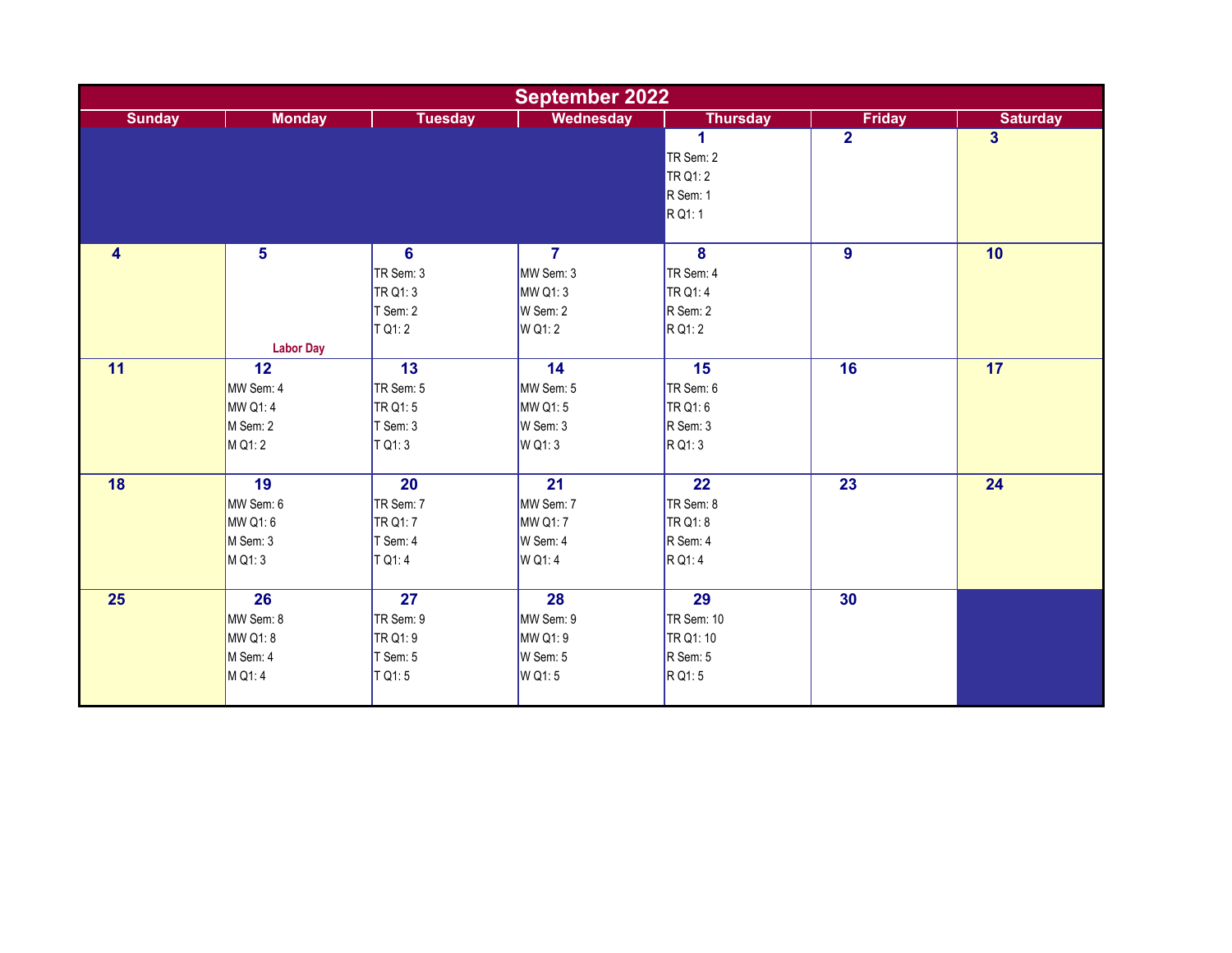| October 2022   |                                                                            |                                                                          |                                                                 |                                                     |                                          |                         |  |
|----------------|----------------------------------------------------------------------------|--------------------------------------------------------------------------|-----------------------------------------------------------------|-----------------------------------------------------|------------------------------------------|-------------------------|--|
| <b>Sunday</b>  | <b>Monday</b>                                                              | <b>Tuesday</b>                                                           | <b>Wednesday</b>                                                | <b>Thursday</b>                                     | Friday                                   | <b>Saturday</b>         |  |
|                |                                                                            |                                                                          |                                                                 |                                                     |                                          | $\mathbf{1}$            |  |
| $\overline{2}$ | $\overline{\mathbf{3}}$<br>MW Sem: 10<br>MW Q1: 10<br>M Sem: 5<br>M Q1:5   | $\overline{\mathbf{4}}$<br>TR Sem: 11<br>TR Q1: 11<br>T Sem: 6<br>T Q1:6 | $\overline{5}$<br>MW Sem: 11<br>MW Q1: 11<br>W Sem: 6<br>W Q1:6 | $6\phantom{a}$<br><b>Penn Fall Break</b>            | $\overline{7}$<br><b>Penn Fall Break</b> | $\overline{\mathbf{8}}$ |  |
| 9              | 10<br>MW Sem: 12<br>MW Q1: 12<br>M Sem: 6<br>M Q1:6                        | $\overline{11}$<br>TR Sem: 12<br>TR Q1: 12<br>R Sem: 6<br><b>R</b> Q1: 6 | $\overline{12}$<br><b>MBA core exams</b>                        | 13<br><b>MBA core exams</b>                         | 14<br><b>MBA core exams</b>              | 15                      |  |
| 16             | $\overline{17}$<br><b>MBA Opportunity Week</b>                             | 18<br><b>MBA Opportunity Week</b>                                        | 19<br><b>MBA Opportunity Week</b>                               | 20<br><b>MBA Opportunity Week</b>                   | 21<br><b>MBA Opportunity Week</b>        | 22                      |  |
| 23             | 24<br>MW Sem: 13<br>MW Q2: 1<br>M Sem: 7<br>M Q2: 1<br><b>Begin MBA Q2</b> | 25<br>TR Sem: 13<br>TR Q2: 1<br>T Sem: 7<br>T Q2: 1                      | 26<br>MW Sem: 14<br>MW Q2: 2<br>W Sem: 7<br>W Q2: 1             | 27<br>TR Sem: 14<br>TR Q2: 2<br>R Sem: 7<br>R Q2: 1 | 28                                       | 29                      |  |
| 30             | $\overline{31}$<br>MW Sem: 15<br>MW Q2: 3<br>M Sem: 8<br>M Q2: 2           |                                                                          |                                                                 |                                                     |                                          |                         |  |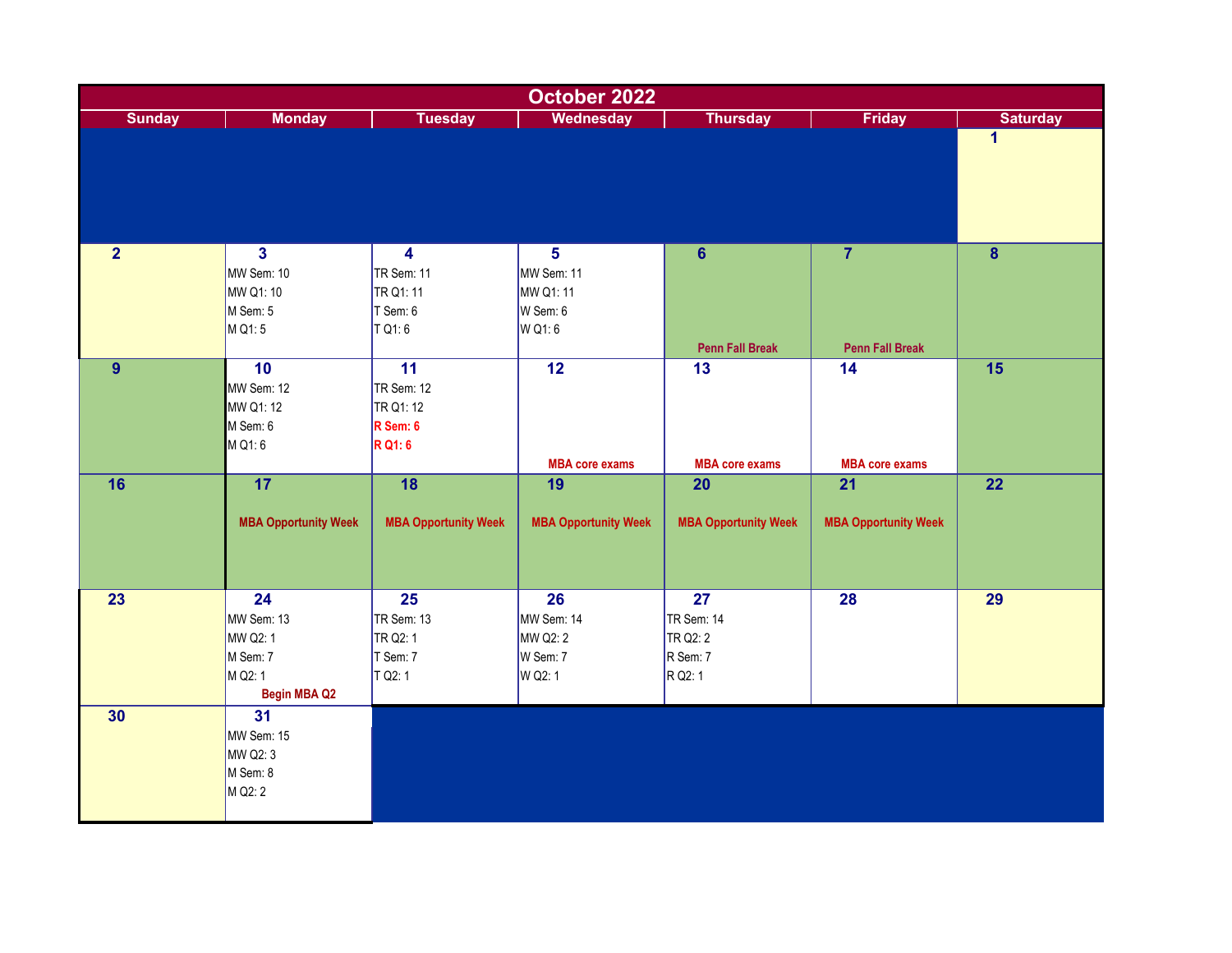|                | <b>November 2022</b> |                         |                  |                         |                 |                         |  |  |
|----------------|----------------------|-------------------------|------------------|-------------------------|-----------------|-------------------------|--|--|
| <b>Sunday</b>  | <b>Monday</b>        | <b>Tuesday</b>          | <b>Wednesday</b> | <b>Thursday</b>         | <b>Friday</b>   | <b>Saturday</b>         |  |  |
|                |                      | 1                       | $\overline{2}$   | $\overline{\mathbf{3}}$ | 4               | $\overline{\mathbf{5}}$ |  |  |
|                |                      | TR Sem: 15              | MW Sem: 16       | TR Sem: 16              |                 |                         |  |  |
|                |                      | TR Q2: 3                | MW Q2: 4         | TR Q2: 4                |                 |                         |  |  |
|                |                      | T Sem: 8                | W Sem: 8         | R Sem: 8                |                 |                         |  |  |
|                |                      | T Q2: 2                 | W Q2: 2          | R Q2: 2                 |                 |                         |  |  |
|                |                      |                         |                  |                         |                 |                         |  |  |
| $6\phantom{1}$ | $\overline{7}$       | $\overline{\mathbf{8}}$ | $\overline{9}$   | 10                      | $\overline{11}$ | 12                      |  |  |
|                | MW Sem: 17           | TR Sem: 17              | MW Sem: 18       | TR Sem: 18              |                 |                         |  |  |
|                | MW Q2: 5             | TR Q2: 5                | MW Q2: 6         | TR Q2: 6                |                 |                         |  |  |
|                | M Sem: 9             | T Sem: 9                | W Sem: 9         | R Sem: 9                |                 |                         |  |  |
|                | M Q2: 3              | T Q2: 3                 | W Q2: 3          | R Q2: 3                 |                 |                         |  |  |
|                |                      |                         |                  |                         |                 |                         |  |  |
| 13             | 14                   | 15                      | 16               | 17                      | 18              | 19                      |  |  |
|                | MW Sem: 19           | <b>TR Sem: 19</b>       | MW Sem: 20       | TR Sem: 20              |                 |                         |  |  |
|                | MW Q2: 7             | TR Q2: 7                | MW Q2: 8         | TR Q2: 8                |                 |                         |  |  |
|                | M Sem: 10            | T Sem: 10               | W Sem: 10        | $R$ Sem: 10             |                 |                         |  |  |
|                | M Q2: 4              | T Q2: 4                 | W Q2: 4          | R Q2: 4                 |                 |                         |  |  |
|                |                      |                         |                  |                         |                 |                         |  |  |
| 20             | $\overline{21}$      | 22                      | 23               | 24                      | 25              | 26                      |  |  |
|                |                      |                         |                  |                         |                 |                         |  |  |
|                |                      |                         |                  |                         |                 |                         |  |  |
|                |                      |                         |                  |                         |                 |                         |  |  |
|                |                      |                         |                  |                         |                 |                         |  |  |
|                |                      |                         |                  | <b>Thanksgiving Day</b> |                 |                         |  |  |
| 27             | $\overline{28}$      | $\overline{29}$         | 30               |                         |                 |                         |  |  |
|                | MW Sem: 21           | TR Sem: 21              | MW Sem: 22       |                         |                 |                         |  |  |
|                | MW Q2: 9             | TR Q2: 9                | MW Q2: 10        |                         |                 |                         |  |  |
|                | M Sem: 11            | T Sem: 11               | W Sem: 11        |                         |                 |                         |  |  |
|                | M Q2: 5              | T Q2:5                  | W Q2: 5          |                         |                 |                         |  |  |
|                |                      |                         |                  |                         |                 |                         |  |  |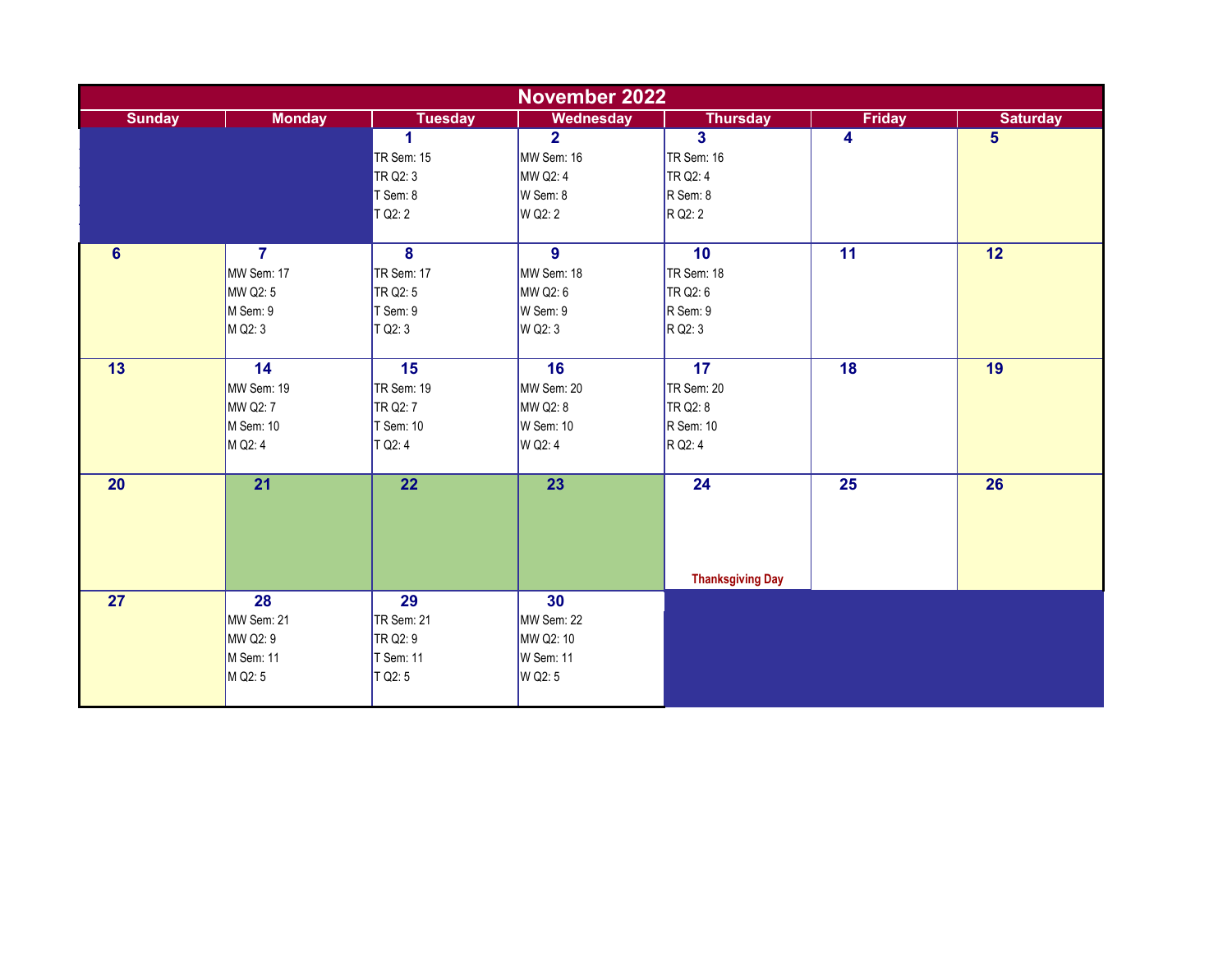| December 2022           |                       |                          |                          |                         |                       |                         |  |  |
|-------------------------|-----------------------|--------------------------|--------------------------|-------------------------|-----------------------|-------------------------|--|--|
| <b>Sunday</b>           | <b>Monday</b>         | <b>Tuesday</b>           | Wednesday                | <b>Thursday</b>         | <b>Friday</b>         | <b>Saturday</b>         |  |  |
|                         |                       |                          |                          | $\overline{1}$          | $\overline{2}$        | $\overline{\mathbf{3}}$ |  |  |
|                         |                       |                          |                          | TR Sem: 22              |                       |                         |  |  |
|                         |                       |                          |                          | TR Q2: 10               |                       |                         |  |  |
|                         |                       |                          |                          | R Sem: 11               |                       |                         |  |  |
|                         |                       |                          |                          | R Q2: 5                 |                       |                         |  |  |
| $\overline{\mathbf{4}}$ | 5                     | $6\phantom{1}6$          | $\overline{7}$           | $\overline{\mathbf{8}}$ | $\boldsymbol{9}$      | 10                      |  |  |
|                         | MW Sem: 23            | TR Sem: 23               | MW Sem: 24               | TR Sem: 24              |                       |                         |  |  |
|                         | MW Q2: 11             | TR Q2: 11                | MW Q2: 12                | TR Q2: 12               |                       |                         |  |  |
|                         | M Sem: 12             | T Sem: 12                | W Sem: 12                | $R$ Sem: 12             |                       |                         |  |  |
|                         | M Q2: 6               | T Q2: 6                  | W Q2: 6                  | R Q2: 6                 |                       |                         |  |  |
|                         |                       |                          |                          | <b>MBA Last Day</b>     |                       |                         |  |  |
| 11                      | $\overline{12}$       | $\overline{13}$          | 14                       | 15                      | 16                    | 17 <sub>2</sub>         |  |  |
|                         |                       |                          |                          |                         |                       |                         |  |  |
|                         |                       |                          |                          |                         |                       |                         |  |  |
|                         | <b>Penn Last Day</b>  | <b>Penn Reading Days</b> | <b>Penn Reading Days</b> | <b>Penn Exam Days</b>   | <b>Penn Exam Days</b> |                         |  |  |
| 18                      | 19                    | 20                       | 21                       | 22                      | 23                    | 24                      |  |  |
|                         |                       |                          |                          |                         |                       |                         |  |  |
|                         |                       |                          |                          |                         |                       |                         |  |  |
|                         | <b>Penn Exam Days</b> | <b>Penn Exam Days</b>    | <b>Penn Exam Days</b>    | <b>Penn Exam Days</b>   |                       |                         |  |  |
| 25                      | 26                    | 27                       | 28                       | 29                      | 30                    | 31                      |  |  |
|                         |                       |                          |                          |                         |                       |                         |  |  |
|                         |                       |                          |                          |                         |                       |                         |  |  |
|                         |                       |                          |                          |                         |                       |                         |  |  |
|                         |                       |                          |                          |                         |                       |                         |  |  |
|                         |                       |                          |                          |                         |                       |                         |  |  |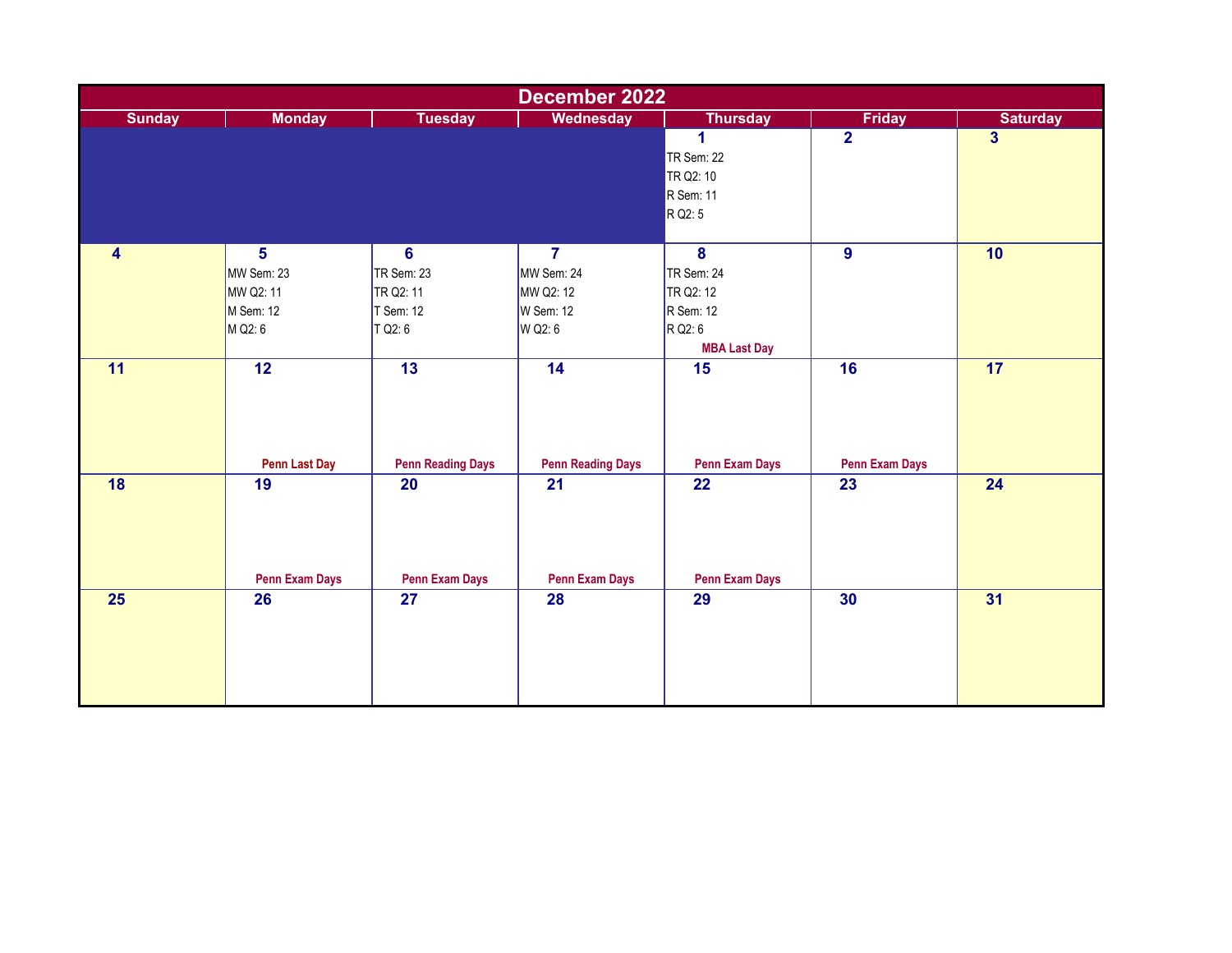|                  |                             |                             | <b>January 2023</b>         |                             |                             |                 |
|------------------|-----------------------------|-----------------------------|-----------------------------|-----------------------------|-----------------------------|-----------------|
| <b>Sunday</b>    | <b>Monday</b>               | <b>Tuesday</b>              | <b>Wednesday</b>            | <b>Thursday</b>             | <b>Friday</b>               | <b>Saturday</b> |
|                  | $\overline{2}$              | $\overline{\mathbf{3}}$     | $\overline{\mathbf{4}}$     | 5                           | $6\phantom{a}$              | $\overline{7}$  |
|                  |                             |                             |                             |                             |                             |                 |
|                  |                             |                             |                             |                             |                             |                 |
|                  |                             |                             |                             |                             |                             |                 |
|                  |                             |                             |                             |                             |                             |                 |
|                  |                             |                             |                             |                             |                             |                 |
| $\boldsymbol{8}$ | 9                           | 10                          | 11                          | 12                          | 13                          | 14              |
|                  |                             |                             |                             |                             |                             |                 |
|                  | <b>MBA Opportunity Week</b> | <b>MBA Opportunity Week</b> | <b>MBA Opportunity Week</b> | <b>MBA Opportunity Week</b> | <b>MBA Opportunity Week</b> |                 |
|                  |                             |                             |                             |                             |                             |                 |
|                  |                             |                             |                             |                             |                             |                 |
|                  |                             |                             | <b>Penn First Day</b>       |                             |                             |                 |
| 15               | 16                          | $\overline{17}$             | 18                          | 19                          | 20                          | 21              |
|                  |                             | TR Sem: 1                   | MW Sem: 1                   | TR Sem: 2                   |                             |                 |
|                  |                             | TR Q3: 1                    | MW Q3: 1                    | TR Q3: 2                    |                             |                 |
|                  |                             | T Sem: 1                    | W Sem: 1                    | R Sem: 1                    |                             |                 |
|                  |                             | T Q3: 1                     | W Q3: 1                     | R Q3: 1                     |                             |                 |
|                  | <b>MLK DAY</b>              | <b>Begin MBA Q3</b>         |                             |                             |                             |                 |
| 22               | 23                          | 24                          | $\overline{25}$             | $\overline{27}$             | 27                          | 28              |
|                  | MW Sem: 2                   | TR Sem: 3                   | MW Sem: 3                   | TR Sem: 4                   |                             |                 |
|                  | MW Q3: 2                    | TR Q3: 3                    | MW Q3: 3                    | TR Q3: 4                    |                             |                 |
|                  | M Sem: 1                    | T Sem: 2                    | W Sem: 2                    | R Sem: 2                    |                             |                 |
|                  | M Q3: 1                     | $T$ Q3: 2                   | W Q3: 2                     | R Q3: 2                     |                             |                 |
|                  |                             |                             |                             |                             |                             |                 |
| 29               | 30                          | $\overline{31}$             |                             |                             |                             |                 |
|                  | MW Sem: 4                   | TR Sem: 5                   |                             |                             |                             |                 |
|                  | MW Q3: 4                    | TR Q3: 5                    |                             |                             |                             |                 |
|                  | M Sem: 2                    | $T$ Sem: 3                  |                             |                             |                             |                 |
|                  | M Q3: 2                     | TO3:3                       |                             |                             |                             |                 |
|                  |                             |                             |                             |                             |                             |                 |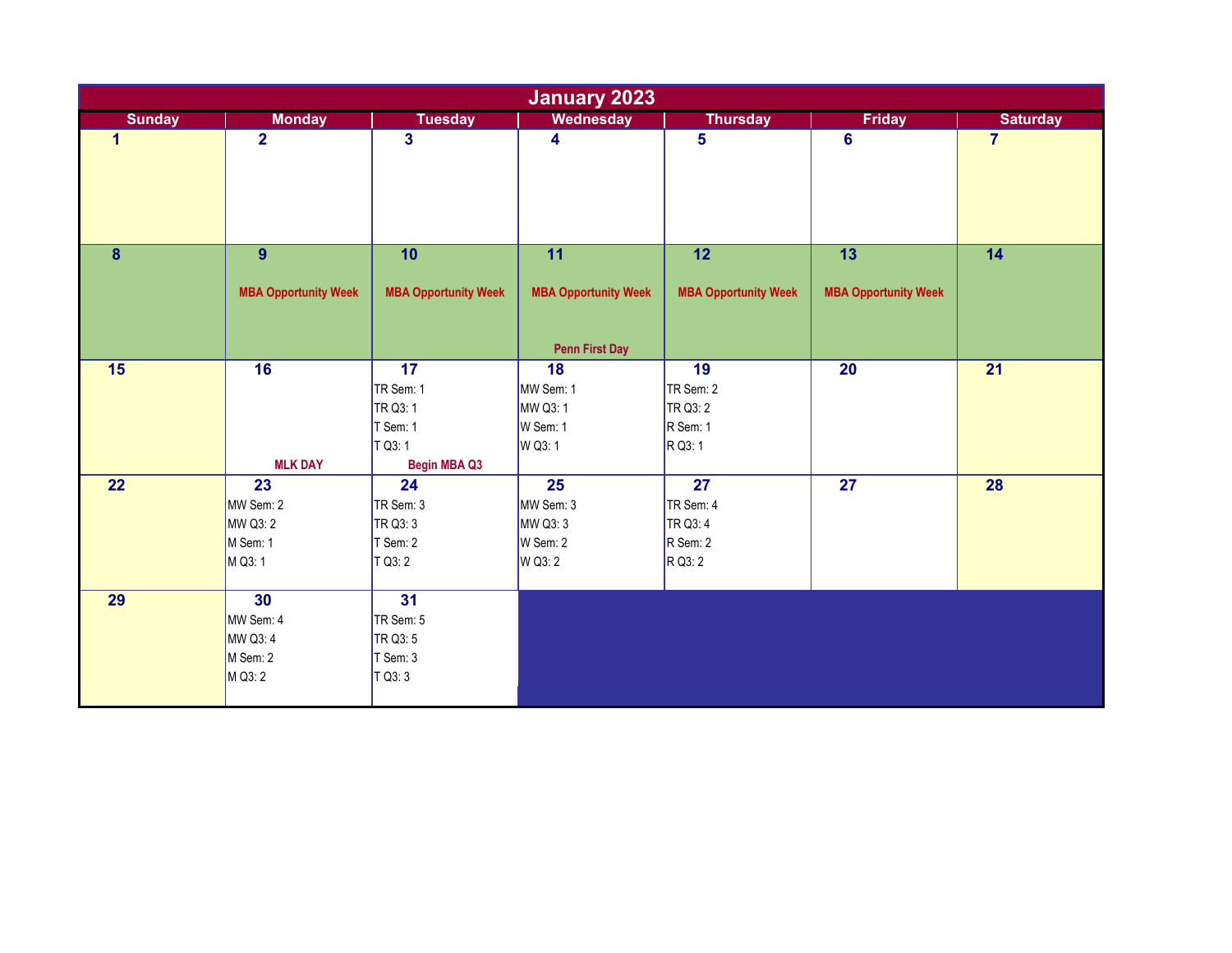|                 | <b>February 2023</b> |                       |                      |                   |                         |                         |  |  |
|-----------------|----------------------|-----------------------|----------------------|-------------------|-------------------------|-------------------------|--|--|
| <b>Sunday</b>   | <b>Monday</b>        | <b>Tuesday</b>        | <b>Wednesday</b>     | <b>Thursday</b>   | <b>Friday</b>           | <b>Saturday</b>         |  |  |
|                 |                      |                       | $\blacktriangleleft$ | $\overline{2}$    | $\overline{\mathbf{3}}$ | $\overline{\mathbf{4}}$ |  |  |
|                 |                      |                       | MW Sem: 5            | TR Sem: 6         |                         |                         |  |  |
|                 |                      |                       | MW Q3: 5             | TR Q3:6           |                         |                         |  |  |
|                 |                      |                       | W Sem: 3             | R Sem: 3          |                         |                         |  |  |
|                 |                      |                       | W Q3: 3              | R Q3: 3           |                         |                         |  |  |
|                 |                      |                       |                      |                   |                         |                         |  |  |
| $5\phantom{1}$  | 6                    | $\overline{7}$        | $\overline{8}$       | $\overline{9}$    | 10                      | $\overline{11}$         |  |  |
|                 | MW Sem: 6            | TR Sem: 7             | MW Sem: 7            | TR Sem: 8         |                         |                         |  |  |
|                 | MW Q3: 6             | TR Q3: 7              | MW Q3: 7             | TR Q3: 8          |                         |                         |  |  |
|                 | M Sem: 3             | T Sem: 4              | W Sem: 4             | R Sem: 4          |                         |                         |  |  |
|                 | M Q3: 3              | $T$ Q3: 4             | W Q3: 4              | R Q3: 4           |                         |                         |  |  |
|                 |                      |                       |                      |                   |                         |                         |  |  |
| 12              | 13                   | 14                    | 15                   | 16                | 17                      | 18                      |  |  |
|                 | MW Sem: 8            | TR Sem: 9             | MW Sem: 9            | <b>TR Sem: 10</b> |                         |                         |  |  |
|                 | MW Q3: 8             | TR Q3: 9              | MW Q3: 9             | TR Q3: 10         |                         |                         |  |  |
|                 | M Sem: 4             | T Sem: 5              | W Sem: 5             | R Sem: 5          |                         |                         |  |  |
|                 | M Q3: 4              | $T$ Q3: 5             | W Q3: 5              | R Q3: 5           |                         |                         |  |  |
|                 |                      |                       |                      |                   |                         |                         |  |  |
| 19              | 20                   | 21                    | 22                   | 23                | 24                      | 25                      |  |  |
|                 | MW Sem: 10           | TR Sem: 11            | MW Sem: 11           | TR Sem: 12        |                         |                         |  |  |
|                 | MW Q3: 10            | TR Q3: 11             | MW Q3: 11            | TR Q3: 12         |                         |                         |  |  |
|                 | M Sem: 5             | T Sem: 6              | W Sem: 6             | R Sem: 6          |                         |                         |  |  |
|                 | M Q3: 5              | $T$ Q3: 6             | W Q3: 6              | R Q3: 6           |                         |                         |  |  |
|                 |                      |                       |                      |                   |                         |                         |  |  |
| $\overline{26}$ | $\overline{27}$      | $\overline{28}$       |                      |                   |                         |                         |  |  |
|                 | MW Sem: 12           |                       |                      |                   |                         |                         |  |  |
|                 | MW Q3: 12            |                       |                      |                   |                         |                         |  |  |
|                 | M Sem: 6             |                       |                      |                   |                         |                         |  |  |
|                 | M Q3: 6              |                       |                      |                   |                         |                         |  |  |
|                 |                      | <b>MBA core exams</b> |                      |                   |                         |                         |  |  |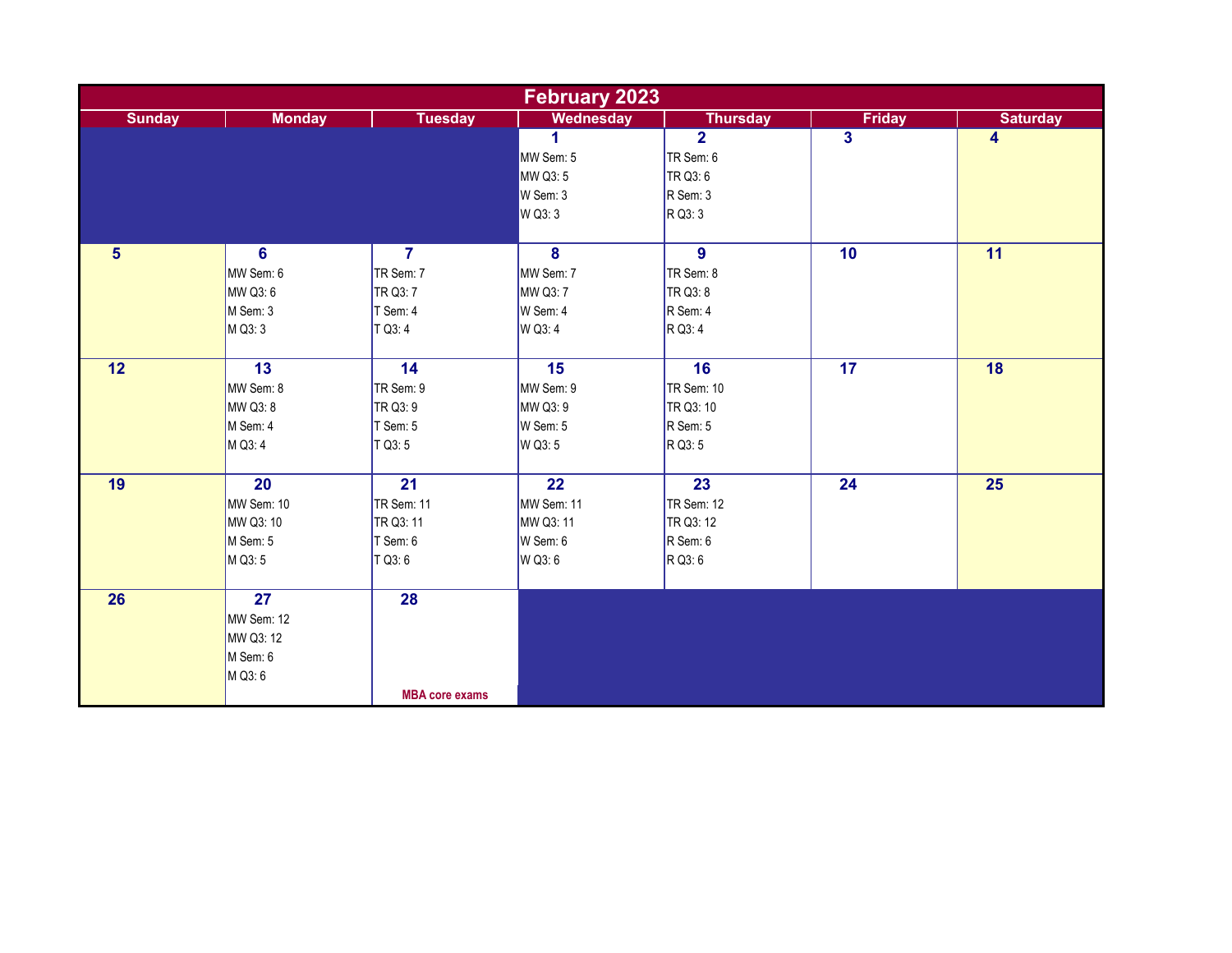|                | <b>March 2023</b>           |                             |                             |                             |                             |                 |  |  |
|----------------|-----------------------------|-----------------------------|-----------------------------|-----------------------------|-----------------------------|-----------------|--|--|
| <b>Sunday</b>  | <b>Monday</b>               | <b>Tuesday</b>              | <b>Wednesday</b>            | <b>Thursday</b>             | <b>Friday</b>               | <b>Saturday</b> |  |  |
|                |                             |                             | 1                           | $\overline{2}$              | 3                           | 4               |  |  |
|                |                             |                             |                             |                             |                             |                 |  |  |
|                |                             |                             |                             |                             |                             |                 |  |  |
|                |                             |                             |                             |                             |                             |                 |  |  |
|                |                             |                             |                             |                             |                             |                 |  |  |
|                |                             |                             | <b>MBA core exams</b>       | <b>MBA core exams</b>       | <b>MBA core exams</b>       |                 |  |  |
| $5\phantom{1}$ | $6\phantom{1}$              | $\overline{7}$              | 8                           | 9                           | 10                          | $\overline{11}$ |  |  |
|                |                             |                             |                             |                             |                             |                 |  |  |
|                | <b>MBA Opportunity Week</b> | <b>MBA Opportunity Week</b> | <b>MBA Opportunity Week</b> | <b>MBA Opportunity Week</b> | <b>MBA Opportunity Week</b> |                 |  |  |
|                |                             |                             |                             |                             |                             |                 |  |  |
|                | <b>Penn Spring Break</b>    | <b>Penn Spring Break</b>    | <b>Penn Spring Break</b>    | <b>Penn Spring Break</b>    | <b>Penn Spring Break</b>    |                 |  |  |
| 12             | 13                          | 14                          | 15                          | 16                          | 17                          | 18              |  |  |
|                | MW Sem: 13                  | <b>TR Sem: 13</b>           | MW Sem: 14                  | TR Sem: 14                  |                             |                 |  |  |
|                | MW Q4: 1                    | TR Q4: 1                    | MW Q4: 2                    | TR Q4: 2                    |                             |                 |  |  |
|                | M Sem: 7                    | T Sem: 7                    | W Sem: 7                    | R Sem: 7                    |                             |                 |  |  |
|                | M Q4: 1                     | T Q4: 1                     | W Q4: 1                     | R Q4: 1                     |                             |                 |  |  |
|                | <b>Begin MBA Q4</b>         |                             |                             |                             |                             |                 |  |  |
| 19             | 20                          | $\overline{21}$             | $\overline{22}$             | 23                          | 24                          | 25              |  |  |
|                | MW Sem: 15                  | TR Sem: 15                  | MW Sem: 16                  | TR Sem: 16                  |                             |                 |  |  |
|                | MW Q4: 3                    | TR Q4: 3                    | MW Q4: 4                    | TR Q4: 4                    |                             |                 |  |  |
|                | M Sem: 8                    | T Sem: 8                    | W Sem: 8                    | R Sem: 8                    |                             |                 |  |  |
|                | M Q4: 2                     | T Q4: 2                     | W Q4: 2                     | R Q4: 2                     |                             |                 |  |  |
|                |                             |                             |                             |                             |                             |                 |  |  |
| 26             | $\overline{27}$             | $\overline{28}$             | $\overline{29}$             | 30                          | $\overline{31}$             |                 |  |  |
|                | MW Sem: 17                  | <b>TR Sem: 17</b>           | MW Sem: 18                  | TR Sem: 18                  |                             |                 |  |  |
|                | MW Q4: 5                    | TR Q4: 5                    | MW Q4: 6                    | TR Q4: 6                    |                             |                 |  |  |
|                | M Sem: 9                    | T Sem: 9                    | W Sem: 9                    | $R$ Sem: 9                  |                             |                 |  |  |
|                | M Q4: 3                     | T Q4: 3                     | W Q4: 3                     | R Q4: 3                     |                             |                 |  |  |
|                |                             |                             |                             |                             |                             |                 |  |  |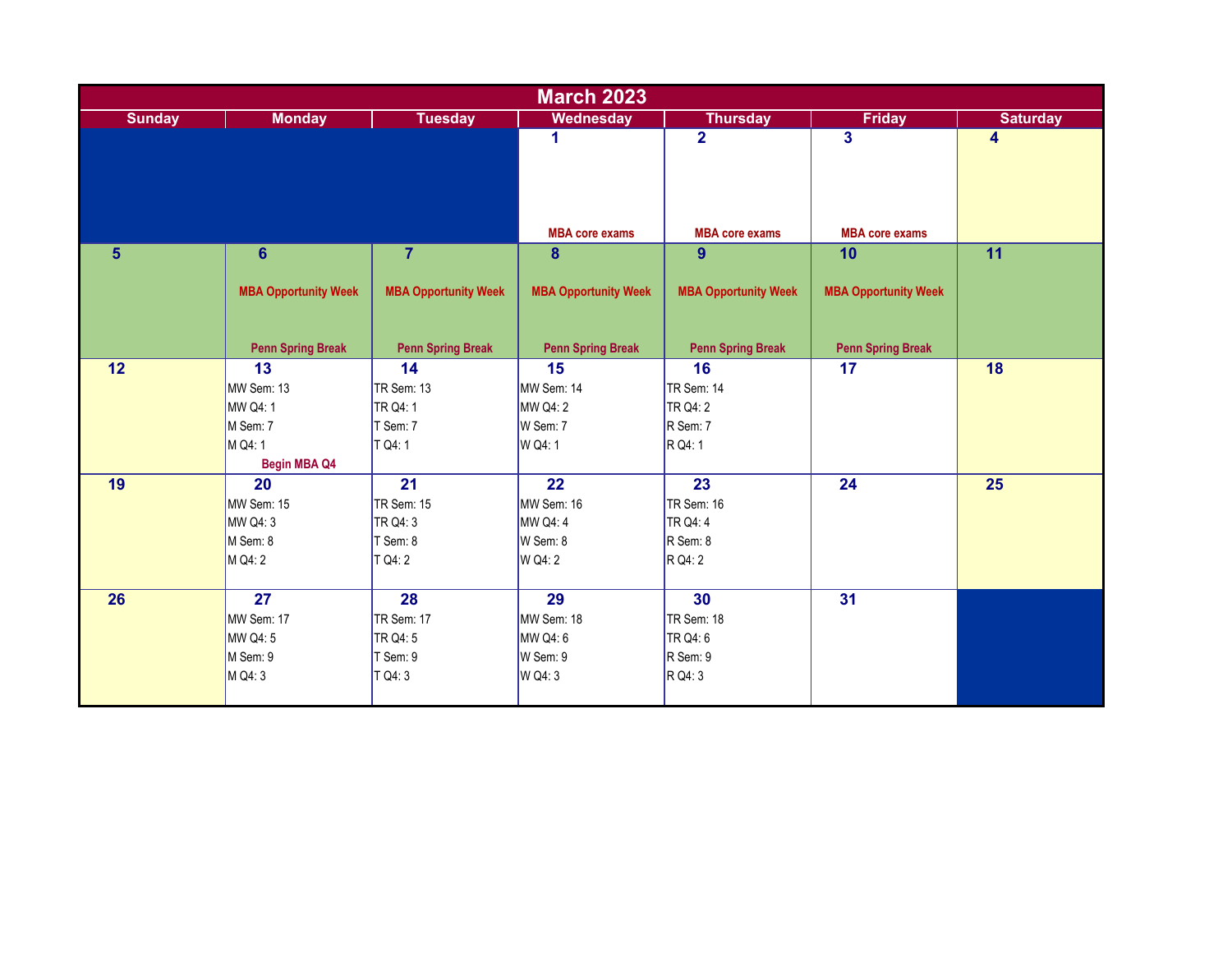| <b>April 2023</b> |                                                                                  |                                                                                 |                                                                    |                                                                                           |                                |                         |  |  |
|-------------------|----------------------------------------------------------------------------------|---------------------------------------------------------------------------------|--------------------------------------------------------------------|-------------------------------------------------------------------------------------------|--------------------------------|-------------------------|--|--|
| <b>Sunday</b>     | <b>Monday</b>                                                                    | <b>Tuesday</b>                                                                  | Wednesday                                                          | <b>Thursday</b>                                                                           | Friday                         | <b>Saturday</b>         |  |  |
|                   |                                                                                  |                                                                                 |                                                                    |                                                                                           |                                | $\overline{\mathbf{1}}$ |  |  |
| 2 <sup>1</sup>    | $\overline{\mathbf{3}}$<br>MW Sem: 19<br><b>MW Q4: 7</b><br>M Sem: 10<br>M Q4: 4 | $\overline{\mathbf{4}}$<br><b>TR Sem: 19</b><br>TR Q4: 7<br>T Sem: 10<br>T Q4:4 | 5 <sup>5</sup><br>MW Sem: 20<br>MW Q4: 8<br>W Sem: 10<br>W Q4:4    | $6\phantom{1}$<br>TR Sem: 20<br>TR Q4: 8<br>R Sem: 10<br>R Q4: 4                          | $\overline{7}$                 | $\overline{\mathbf{8}}$ |  |  |
| 9                 | 10<br>MW Sem: 21<br>MW Q4: 9<br>M Sem: 11<br>M Q4: 5                             | $\overline{11}$<br><b>TR Sem: 21</b><br>TR Q4: 9<br>T Sem: 11<br>T Q4:5         | $\overline{12}$<br>MW Sem: 22<br>MW Q4: 10<br>W Sem: 11<br>W Q4: 5 | $\overline{13}$<br>TR Sem: 22<br>TR Q4: 10<br>R Sem: 11<br>R Q4: 5                        | 14                             | 15                      |  |  |
| 16                | $\overline{17}$<br>MW Sem: 23<br>MW Q4: 11<br>M Sem: 12<br>M Q4: 6               | $\overline{18}$<br><b>TR Sem: 23</b><br>TR Q4: 11<br>T Sem: 12<br>T Q4: 6       | $\overline{19}$<br>MW Sem: 24<br>MW Q4: 12<br>W Sem: 12<br>W Q4:6  | $\overline{20}$<br>TR Sem: 24<br>TR Q4: 12<br>R Sem: 12<br>R Q4: 6<br><b>MBA Last Day</b> | 21<br><b>MBA Core Exams</b>    | 22                      |  |  |
| $\overline{23}$   | $\overline{24}$<br><b>MBA Core Exams</b>                                         | $\overline{25}$<br><b>MBA Core Exams</b>                                        | $\overline{26}$<br><b>Penn Last Day</b>                            | 27<br><b>Penn Reading Days</b>                                                            | 28<br><b>Penn Reading Days</b> | 29                      |  |  |
| 30                |                                                                                  |                                                                                 |                                                                    |                                                                                           |                                |                         |  |  |